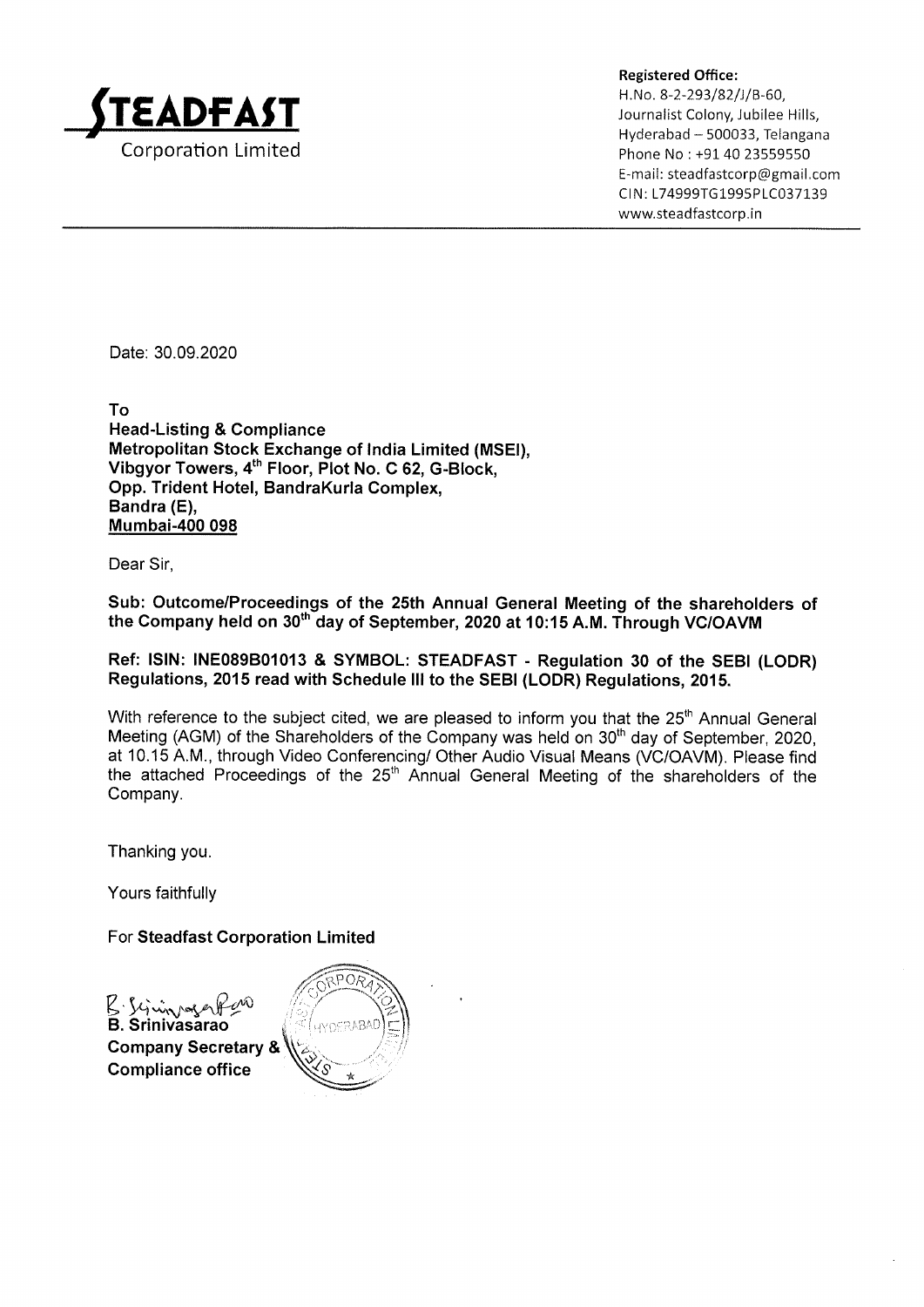

Registered Office:  $\Delta$ DFAST  $\mathbf{H}$ , No. 8-2-293/82/J/B-60, Journalist Colony, Jubilee Hills, Hyderabad ~ 500033, Telangana E-mail: steadfastcorp@gmail.com CIN: L74999TG1995PLC037139 www.steadfastcorp.in

# PROCEEDINGS OF THE TWENTY FIFTH (25<sup>TH</sup>) ANNUAL GENERAL MEETING OF THE MEMBERS OF STEADFAST CORPORATION LIMITED HELD ON WEDNESDAY,  $30^{\mathrm{TH}}$ SEPTEMBER, 2020 AT 10:15 A.M. THROUGH VIDEO CONFERENCE/OTHER AUDIO VISUAL MEANS (VC/OAVM):

 $\mathcal{L}(\mathcal{L}(\mathcal{L}(\mathcal{L}(\mathcal{L}(\mathcal{L}(\mathcal{L}(\mathcal{L}(\mathcal{L}(\mathcal{L}(\mathcal{L}(\mathcal{L}(\mathcal{L}(\mathcal{L}(\mathcal{L}(\mathcal{L}(\mathcal{L}(\mathcal{L}(\mathcal{L}(\mathcal{L}(\mathcal{L}(\mathcal{L}(\mathcal{L}(\mathcal{L}(\mathcal{L}(\mathcal{L}(\mathcal{L}(\mathcal{L}(\mathcal{L}(\mathcal{L}(\mathcal{L}(\mathcal{L}(\mathcal{L}(\mathcal{L}(\mathcal{L}(\mathcal{L}(\mathcal{$ 

## **MEMBERS PRESENT:**

A total of 60 (Sixty) members were present in the video conference including Directors.

## DIRECTORS PRESENT:

| 1. Mr. Keesara Vivek Reddy   | $\sim$ | Chairman & Managing Director |
|------------------------------|--------|------------------------------|
| 2. Mr. Potluri Satyanarayana | $\sim$ | Non-Executive Director       |
| 3. Mrs. Velagala Anjanadevi  | $\sim$ | Independent Director         |
| 4. Mr. Musku Rithwik Reddy   | $\sim$ | Independent Director         |

## ALSO PRESENT:

| 5. Mr. B.Srinivasarao  | Company Secretary & Compliance Officer                |  |  |
|------------------------|-------------------------------------------------------|--|--|
| 6. Mr. S. Yedukondalu  | <b>Chief Financial Officer</b>                        |  |  |
| 7. Mr. V. Bhaskara Rao | <b>Practicing Company Secretary &amp; Scrutinizer</b> |  |  |

The meeting commenced at 10:15 A.M. (IST) and concluded at 10:55 A.M. (IST)

Mr. Srinivasarao Bolla, Company Secretary of the Company, welcomed the Directors and shareholders after ascertaining the presence of the requisite quorum. After that he handed over to Mr.Keesara Vivek Reddy to conduct the proceedings. Mr. Keesara Vivek Reddy, Chairman called the meeting to order and commenced the proceedings of  $25<sup>th</sup> AGM$ .

The Chairman, also announced that, In view of the Pandemic COVID-19 we are conducting the todays meeting through video conference mode pursuant to the directions of the Ministry of Corporate affairs and Securities Exchange Board of India. The live streaming of this meeting is also being webcasted on CDSL platform.

The Chairman of the Company addressed the members highlighting the business operations, achievements of the company, future prospects and venturing into healthcare business etc.

The chairman after that requested the Company secretary to read the Auditors report and secretarial audit report for the financial year 2019-20 issued by M/s Ramasamy Koteswara Rao & Co LLP & V. Bhaskara Rao & Co, Practicing Company Secretaries. The Company Secretary read the above said reports.

Ble **LIABABAD**  $\otimes$  いーい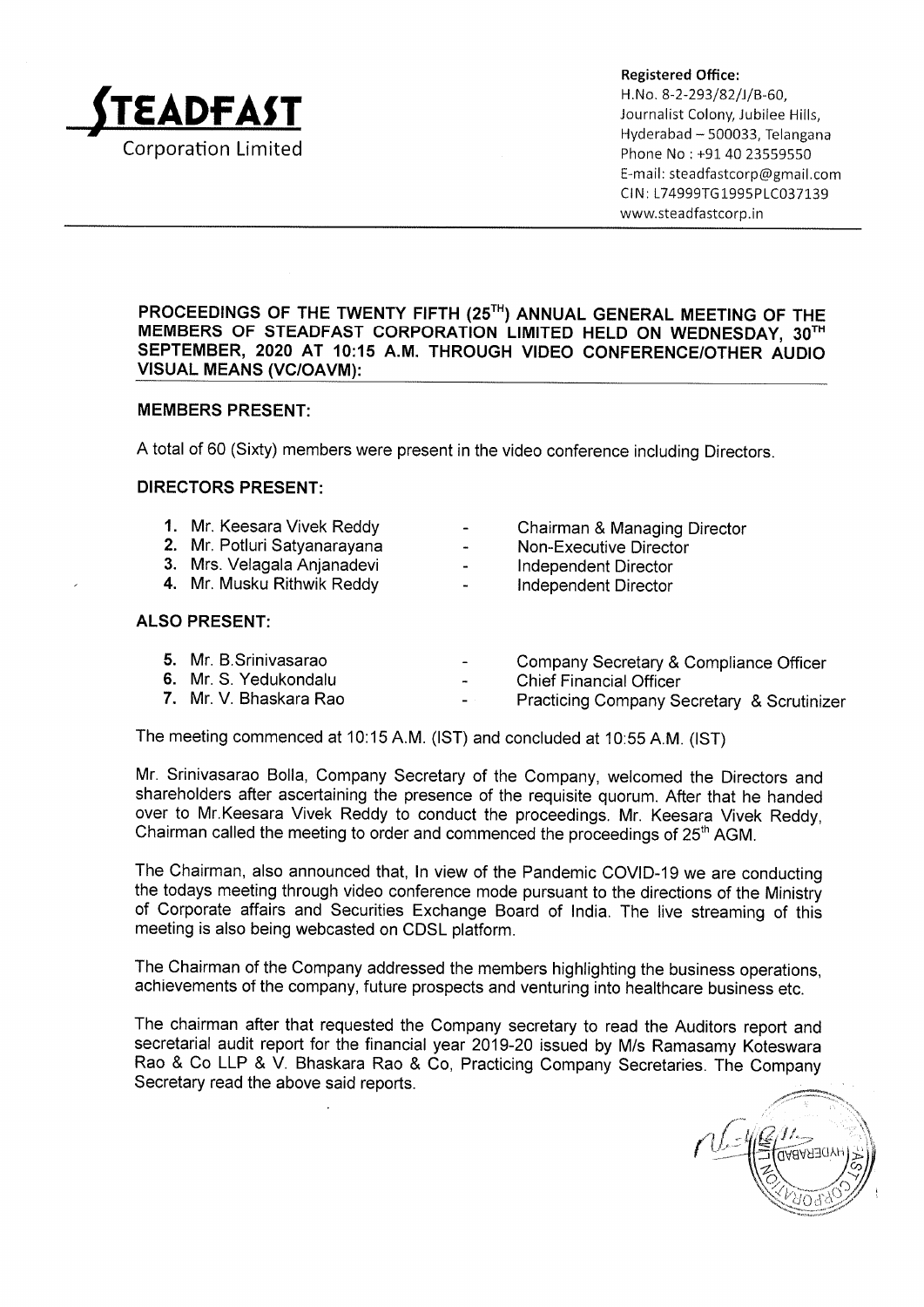The Chairman after that as the notice is already circulated to all members, the notice convening the 25" Annual General Meeting and the Report of Board of Directors of the Company, along with Auditor's report were taken as read and requested the members to ask questions.

Mr. Santosh Kumar Saraf, Member of the company has registered as speaker shareholder and asked the questions on impact of COVID 19 and effect business on all activities, reduction of cost cuttings etc. accordingly the chairman was replied in detail to his queries.

The Company secretary informed the members that pursuant to the provisions of Section 108 of the Companies Act, 2013 read with Companies (Management and Administration) Rules, 2014, as amended, and Regulation 44 of the SEBI (LODR) Regulation, 2015, the Company has arranged for e-voting facility to its members in respect of all the businesses to be transacted at the  $25<sup>th</sup>$  AGM of the Company. The e-voting commenced on  $27<sup>th</sup>$  September, 2020 (09:00 am) and ended on 29" September, 2020 (17:00 hours).

He, further informed that Mr. V. Bhaskara Rao & Co, Practicing Company Secretaries were appointed as scrutinizers to scrutinize the votes casted during remote e-voting process and e voting during AGM in a fair and transparent manner.

The Company Secretary instructed the members to cast their votes in respect of all the resolutions proposed in the notice. AGM is being held VC/OAVM, and the resolutions mentioned in the notice convening this AGM, have been already put to vote through remote e-voting there is no proposing and seconding of resolutions

# ORDINARY BUSINESS:

- 1. To consider and adopt the Audited Standalone & Consolidated Financial Statements of the Company for the Financial Year 2019-20 including balance sheet and profit and loss account for the financial year 2019-20 together with the Report of the Board of Directors and Auditors thereon.
- 2. To appoint a Director in place of Mr.. Potluri Satyanarayana (DIN: 02183914), who retires by rotation and being eligible, offers herself for reappointment as Director.

## SPECIAL BUSINESS:

- 3. To appoint Mr. Rithwik Reddy Muskuas Independent Director of the Company-Special resolution.
- 4. Re-appointment of Dr. Keesara Vivek Reddy (DIN: 07907507) Managing Director of the Company — Special Resolution.
- 5. To consider and approve related party transaction with VHS healthcare Partnership firm — Ordinary Resolution.